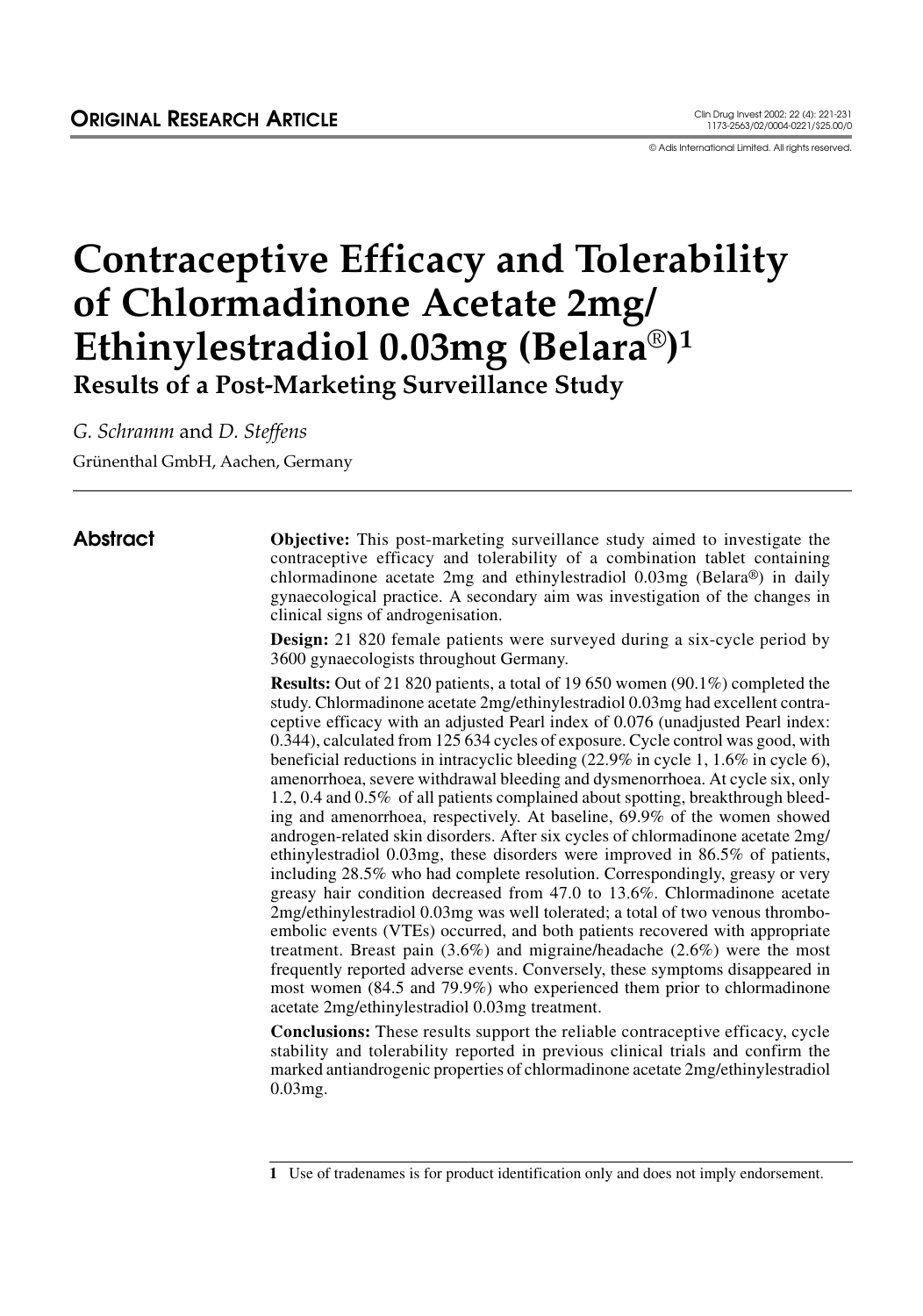Over the last 40 years, the tolerability of combined oral contraceptives (OCs) has improved via lower dosages of the estrogen and progestogen components. Adverse events related to metabolic and coagulation parameters were reduced without compromising the contraceptive efficacy or cycle stability. A wide range of oral contraceptives is now available with different therapeutic profiles to meet individual needs. Currently, about 80 million women worldwide rely on hormonal contraceptives, $[1]$  all of them expecting optimal contraceptive efficacy, a reliable tolerability profile and additional benefits to their general well-being.

Cycle instability and related symptoms such as hypermenorrhoea, oligomenorrhoea, menorrhagia and dysmenorrhoea are common complaints in daily gynaecological practice. Additionally, many women experience clinical signs of androgenisation such as seborrhoea, acne, hirsutism and alopecia.[2] For a woman, hyperandrogenism may have a pronounced negative impact on general well-being, and may often cause significant emotional and psychological problems.

Modern oral contraceptives differ from older ones primarily with regard to the progestogen component. More recently, progestogens with weak or no androgenic effects, or even with antiandrogenic properties, have been developed. Since hormonal imbalance is a key factor in the aetiology of androgen-related skin and hair changes, oral contraceptives with anti-androgenic properties have proved to be a useful approach to minimise these effects.[3,4]

A monophasic combined low-dose OC containing chlormadinone acetate 2.0mg and ethinylestradiol (EE) 0.03mg per tablet (Belara®) has been developed. In contrast to other progestogens derived from the 19-nor-testosterone series, chlormadinone acetate is a derivative of the naturally secreted hormone progesterone and has marked anti-androgenic properties.[5,6] In addition to its anti-androgenic profile, chlormadinone acetate is not expected to interfere with estrogenrelated protective effects on the cardiovascular system.<sup>[7]</sup>

In addition, chlormadinone acetate differs from other progestogens with regard to its hepatic safety profile; it does not significantly inhibit the enzyme activity of CYP1A2, CYP2C9, CYP2D6 and CYP3A4, and it does not interfere with the hepatic 5- $α$ -reductase.<sup>[5,8]</sup>

In a multicentre, phase III trial over 24 cycles in 1655 women, chlormadinone acetate 2mg/ ethinylestradiol 0.03mg was well tolerated and demonstrated excellent contraceptive efficacy (adjusted Pearl index of 0.27), high-level cycle stability and beneficial anti-androgenic effects on both hair and skin.[9]

Chlormadinone acetate 2mg/ethinylestradiol 0.03mg has been marketed in Germany since 1999, and there is now a great deal of experience with this oral combination contraceptive. Post-marketing surveillance studies are a legal requirement in Germany for newly marketed drugs, in order to confirm the results of premarketing clinical trials. The aim of this six-cycle post-marketing study was to survey the contraceptive efficacy and tolerability of chlormadinone acetate 2mg/ethinylestradiol 0.03mg in a large sample population during routine clinical use. In addition, the influence of this combination OC on clinical signs of androgenisation were evaluated.

# **Methods**

#### Study Design

This post-marketing study was conducted according to German Drug Law and the quality standards issued by the German Health Authority (1998). The study protocol was approved by the local Ethics Commitees. A non-interventional design was used to reflect daily gynaecological practice.

Chlormadinone acetate 2mg/ethinylestradiol 0.03mg was prescribed according to the discretionary clinical judgement of the gynaecologist, with exclusion criteria limited to the licensed contraindications (as stated in the prescribing information for Belara®). Patients prescribed an OC for the first time ('starters') or switched to chlormadinone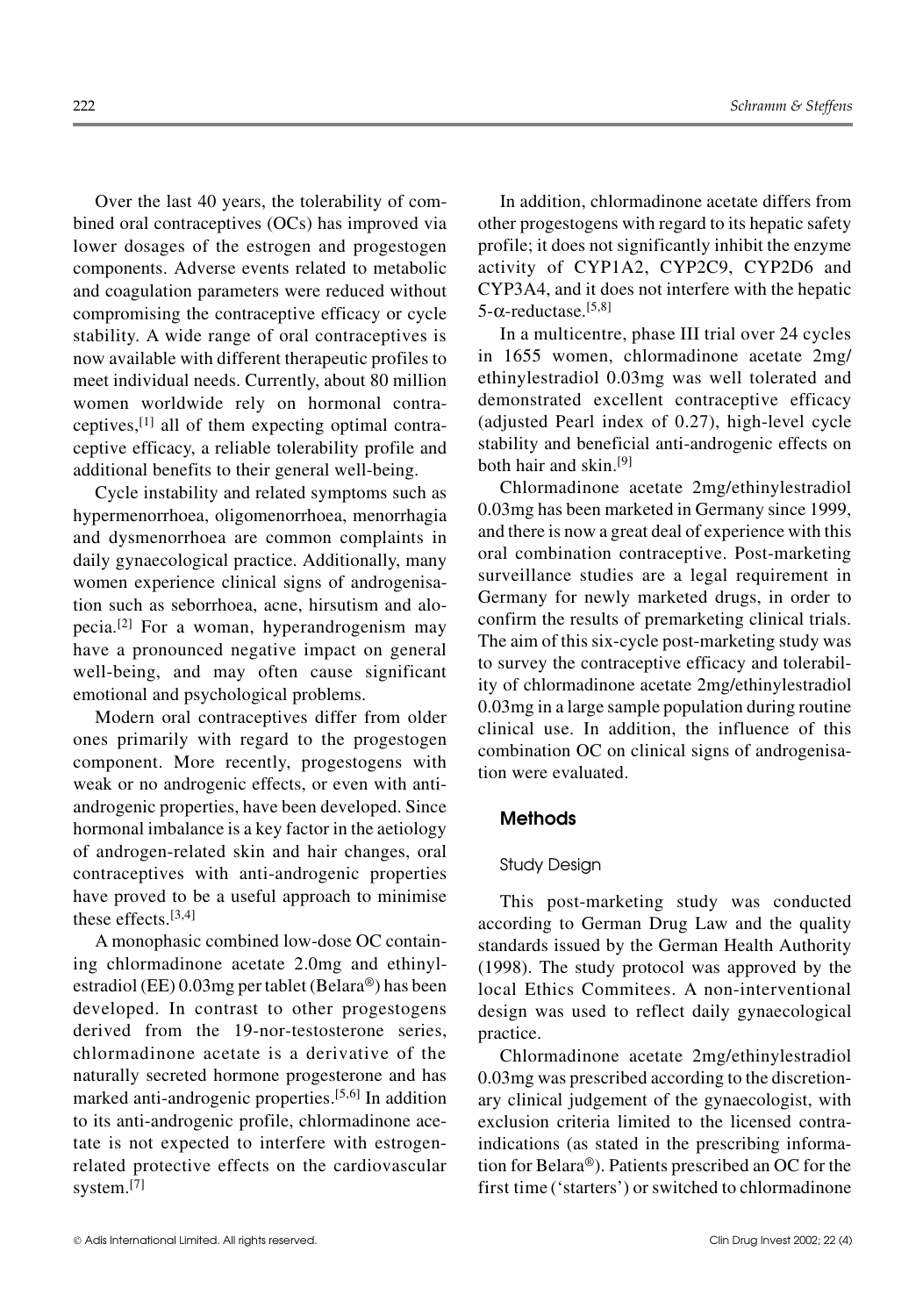acetate 2mg/ ethinylestradiol 0.03mg ('switchers') were to be included. Patients took one tablet daily for 21 days per cycle, starting on the first day of withdrawal bleeding or menstrual periods, respectively. This phase was followed by a 7-day pill-free interval during which withdrawal bleeding usually occurred before starting the next cycle of treatment. The gynaecologists observed and documented a total of six cycles of chlormadinone acetate 2mg/ ethinylestradiol 0.03mg intake for each woman.

The study was conducted between April 1999 and December 1999, and involved 3600 gynaecologists throughout Germany. Each gynaecologist received files to document data for a maximum of eight patients starting on chlormadinone acetate 2mg/ethinylestradiol 0.03mg. The study design implied a non-selected group of women participating in the survey, with inclusion and exclusion criteria being based on the licensed indications and contraindications.

#### Evaluation

Data were collected by means of a questionnaire (case record form), which covered age, starter or switcher status at baseline, risk factors (smoking habits, adiposity, family history of thromboembolic events), menstrual cycle history (last two cycles before start of chlormadinone acetate 2mg/ ethinylestradiol 0.03mg), type of skin and hair and changes during treatment, compliance and premature withdrawal, as well as adverse events, complaints and symptoms occurring during treatment.

Type of skin and hair (dry, normal, slightly greasy, greasy or very greasy), occurrence of pustules or acne-like skin disorders and frequency of hairwashing were evaluated at baseline and during six cycles of chlormadinone acetate 2mg/ ethinylestradiol 0.03mg.

All remarks concerning adverse drug reactions, signs and symptoms were recorded. Both investigator and patient assessed the tolerability of study treatment and graded it as 'very good', 'good', 'moderate' or 'poor'.

Every documented sign, symptom or new disease occurring during the study treatment was classified, irrespective of whether it also occurred prior to treatment. Symptoms that increased in intensity during treatment, as well as new symptoms, were considered to be adverse events.

#### Statistical Methods

The questionnaires were analysed using descriptive statistics. Incomplete information led to exclusion of a questionnaire. The following formula served for evaluating contraceptive efficacy:

Pearl index  $(PI)$  = (no. of pregnancies  $\times$  1200)/ (no. of treatment cycles)

A calculation of the venous thromboembolic event (VTE) rate per 10 000 women years was performed on the basis of 13 cycles per year.

The non-interventional design of this survey implied that the statistical significance of any differences was not formally analysed.

# **Results**

A total of 3600 gynaecologists (87.5% of those agreeing to participate in the survey) returned questionnaires from 21 993 women. Of these, 173 (0.8%) were excluded from the analysis due to lost follow-up and no further tolerability data being available. The analysis thus comprised 125 634 cycles of chlormadinone acetate 2mg/ethinylestradiol 0.03mg exposure in 21 820 women.

#### Baseline Characteristics

The baseline characteristics of the study population are given in table I.

# Age and Previous Intake of Oral Contraceptives

About half of the women (44.8%) were aged 19 to 28 years (figure 1), with a mean age of  $24.6 \pm 7.4$  years. 61.2% of the patients were pill switchers, i.e. they switched directly from another brand at the end of a cycle with the previous OC or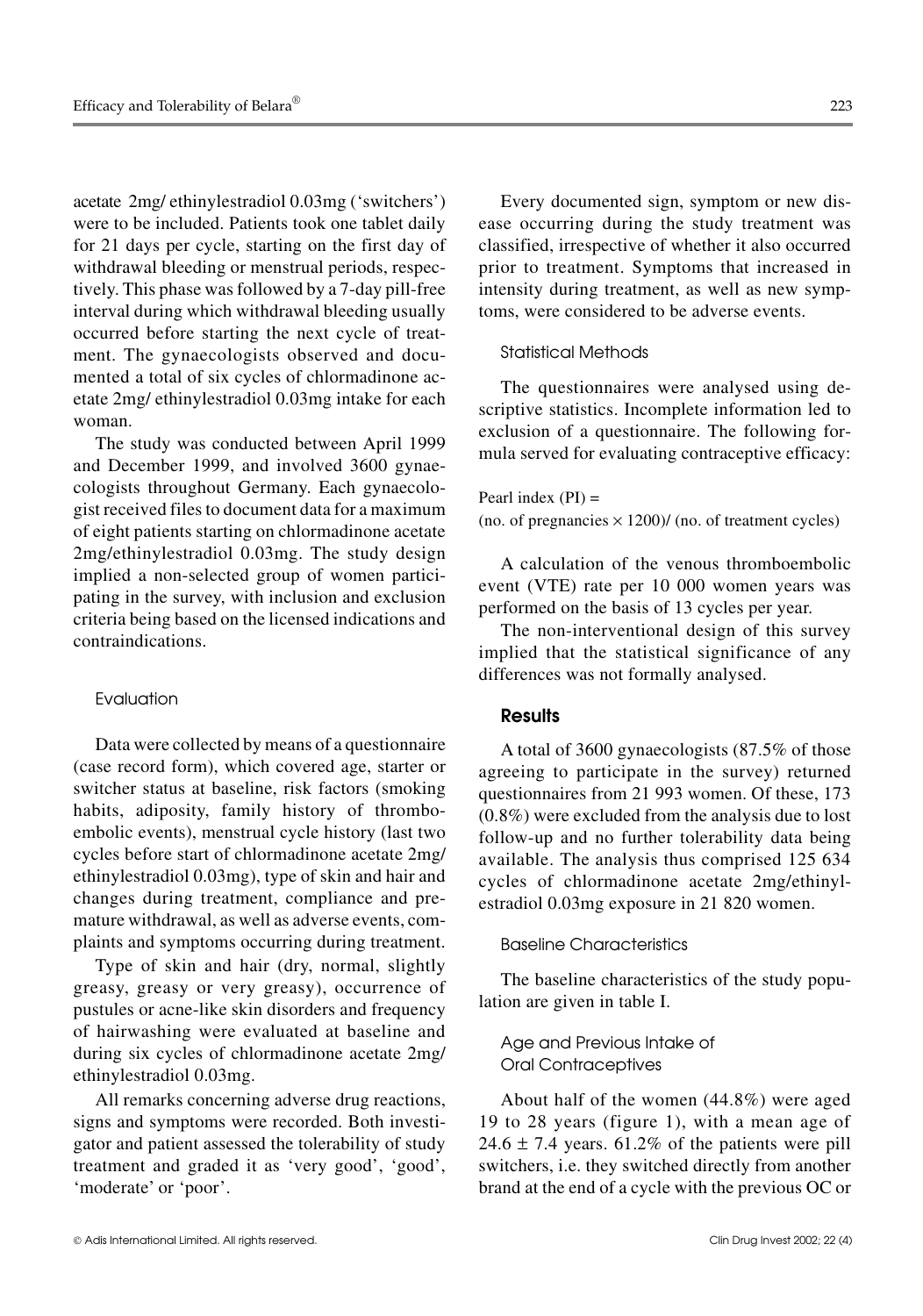reported that they had previously taken another OC. The remainder were classified as pill starters (38.7%). 15.0% of all pill-switchers had been taking Diane-35®, 13.6% Valette®, 10.4% Neo-Eunomin®, 5.1% Marvelon® and 5.0% Microgynon®. Other OCs represented <5.0%.

#### *Risk Factors*

Risk factors for the intake of an oral contraceptive were documented in 8478 women (38.9%)

|                                        |  | Table I. Demographic and clinical characteristics of the study |  |  |
|----------------------------------------|--|----------------------------------------------------------------|--|--|
| population at baseline ( $n = 21820$ ) |  |                                                                |  |  |

| Age range (years)<br>$12 - 55$<br><b>Clinical characteristics</b><br>Percentage of patients<br>Withdrawal bleeding<br>Mild<br>21.9<br>62.6<br>Normal<br>14.0<br>Severe<br>1.5<br>Not stated<br>Intracyclic bleeding<br>Not reported<br>69.1<br>Rare<br>21.9<br>7.6<br>Frequent<br>1.4<br>Not stated<br>Amenorrhoea<br>Not reported<br>83.1<br>10.4<br>Rare<br>4.4<br>Frequent<br>Not stated<br>2.1<br>Dysmenorrhoea<br>Not reported<br>52.1<br>Mild<br>33.0<br>14.0<br>Severe<br>0.9<br>Not stated<br><b>Skin condition</b><br>Greasy<br>59.2<br>Normal<br>26.2<br>14.3<br>Dry<br>Not stated<br>0.3<br>Hair status<br>47.0<br>Greasy<br>43.9<br>Normal<br>Dry<br>8.8<br>Not stated<br>0.3 | Mean age (years $\pm$ SD) | $24.6 \pm 7.4$ |  |  |
|-------------------------------------------------------------------------------------------------------------------------------------------------------------------------------------------------------------------------------------------------------------------------------------------------------------------------------------------------------------------------------------------------------------------------------------------------------------------------------------------------------------------------------------------------------------------------------------------------------------------------------------------------------------------------------------------|---------------------------|----------------|--|--|
|                                                                                                                                                                                                                                                                                                                                                                                                                                                                                                                                                                                                                                                                                           |                           |                |  |  |
|                                                                                                                                                                                                                                                                                                                                                                                                                                                                                                                                                                                                                                                                                           |                           |                |  |  |
|                                                                                                                                                                                                                                                                                                                                                                                                                                                                                                                                                                                                                                                                                           |                           |                |  |  |
|                                                                                                                                                                                                                                                                                                                                                                                                                                                                                                                                                                                                                                                                                           |                           |                |  |  |
|                                                                                                                                                                                                                                                                                                                                                                                                                                                                                                                                                                                                                                                                                           |                           |                |  |  |
|                                                                                                                                                                                                                                                                                                                                                                                                                                                                                                                                                                                                                                                                                           |                           |                |  |  |
|                                                                                                                                                                                                                                                                                                                                                                                                                                                                                                                                                                                                                                                                                           |                           |                |  |  |
|                                                                                                                                                                                                                                                                                                                                                                                                                                                                                                                                                                                                                                                                                           |                           |                |  |  |
|                                                                                                                                                                                                                                                                                                                                                                                                                                                                                                                                                                                                                                                                                           |                           |                |  |  |
|                                                                                                                                                                                                                                                                                                                                                                                                                                                                                                                                                                                                                                                                                           |                           |                |  |  |
|                                                                                                                                                                                                                                                                                                                                                                                                                                                                                                                                                                                                                                                                                           |                           |                |  |  |
|                                                                                                                                                                                                                                                                                                                                                                                                                                                                                                                                                                                                                                                                                           |                           |                |  |  |
|                                                                                                                                                                                                                                                                                                                                                                                                                                                                                                                                                                                                                                                                                           |                           |                |  |  |
|                                                                                                                                                                                                                                                                                                                                                                                                                                                                                                                                                                                                                                                                                           |                           |                |  |  |
|                                                                                                                                                                                                                                                                                                                                                                                                                                                                                                                                                                                                                                                                                           |                           |                |  |  |
|                                                                                                                                                                                                                                                                                                                                                                                                                                                                                                                                                                                                                                                                                           |                           |                |  |  |
|                                                                                                                                                                                                                                                                                                                                                                                                                                                                                                                                                                                                                                                                                           |                           |                |  |  |
|                                                                                                                                                                                                                                                                                                                                                                                                                                                                                                                                                                                                                                                                                           |                           |                |  |  |
|                                                                                                                                                                                                                                                                                                                                                                                                                                                                                                                                                                                                                                                                                           |                           |                |  |  |
|                                                                                                                                                                                                                                                                                                                                                                                                                                                                                                                                                                                                                                                                                           |                           |                |  |  |
|                                                                                                                                                                                                                                                                                                                                                                                                                                                                                                                                                                                                                                                                                           |                           |                |  |  |
|                                                                                                                                                                                                                                                                                                                                                                                                                                                                                                                                                                                                                                                                                           |                           |                |  |  |
|                                                                                                                                                                                                                                                                                                                                                                                                                                                                                                                                                                                                                                                                                           |                           |                |  |  |
|                                                                                                                                                                                                                                                                                                                                                                                                                                                                                                                                                                                                                                                                                           |                           |                |  |  |
|                                                                                                                                                                                                                                                                                                                                                                                                                                                                                                                                                                                                                                                                                           |                           |                |  |  |
|                                                                                                                                                                                                                                                                                                                                                                                                                                                                                                                                                                                                                                                                                           |                           |                |  |  |
|                                                                                                                                                                                                                                                                                                                                                                                                                                                                                                                                                                                                                                                                                           |                           |                |  |  |
|                                                                                                                                                                                                                                                                                                                                                                                                                                                                                                                                                                                                                                                                                           |                           |                |  |  |
|                                                                                                                                                                                                                                                                                                                                                                                                                                                                                                                                                                                                                                                                                           |                           |                |  |  |
|                                                                                                                                                                                                                                                                                                                                                                                                                                                                                                                                                                                                                                                                                           |                           |                |  |  |
|                                                                                                                                                                                                                                                                                                                                                                                                                                                                                                                                                                                                                                                                                           |                           |                |  |  |
|                                                                                                                                                                                                                                                                                                                                                                                                                                                                                                                                                                                                                                                                                           |                           |                |  |  |
|                                                                                                                                                                                                                                                                                                                                                                                                                                                                                                                                                                                                                                                                                           |                           |                |  |  |
|                                                                                                                                                                                                                                                                                                                                                                                                                                                                                                                                                                                                                                                                                           |                           |                |  |  |
|                                                                                                                                                                                                                                                                                                                                                                                                                                                                                                                                                                                                                                                                                           |                           |                |  |  |



**Fig. 1.** Age distribution of study participants (n = 21 820).



**Fig. 2.** Risk factors at baseline (n = 8478 women).

at baseline: smoking (31.7%) and adiposity (9.7%) were the most frequent (figure 2). Varicosis was documented in 169 patients (0.8%), and 542 (2.5%) women reported a positive family history with regard to thromboembolic diseases (VTEs 1.6%, varicosis 0.4%, myocardial infarction 0.3%, apoplexy 0.2%). 64.0, 27.0 and 4.4% of smokers stated that they smoked  $\leq 10$ , 11-20 and  $>20$  cigarettes per day, respectively.

#### *Menstrual Cycle History and Complaints*

Investigators were required to assess the last two cycles before starting chlormadinone acetate 2mg/ethinylestradiol 0.03mg administration. Intracyclic bleeding was documented in 6441 women (29.5%), 3047 patients (14.0%) experienced severe withdrawal bleeding, amenorrhoea was reported by 14.8% of all women, and 47.0% of the participants reported mild (33.0%) or severe (14.0%) dysmenorrhoea.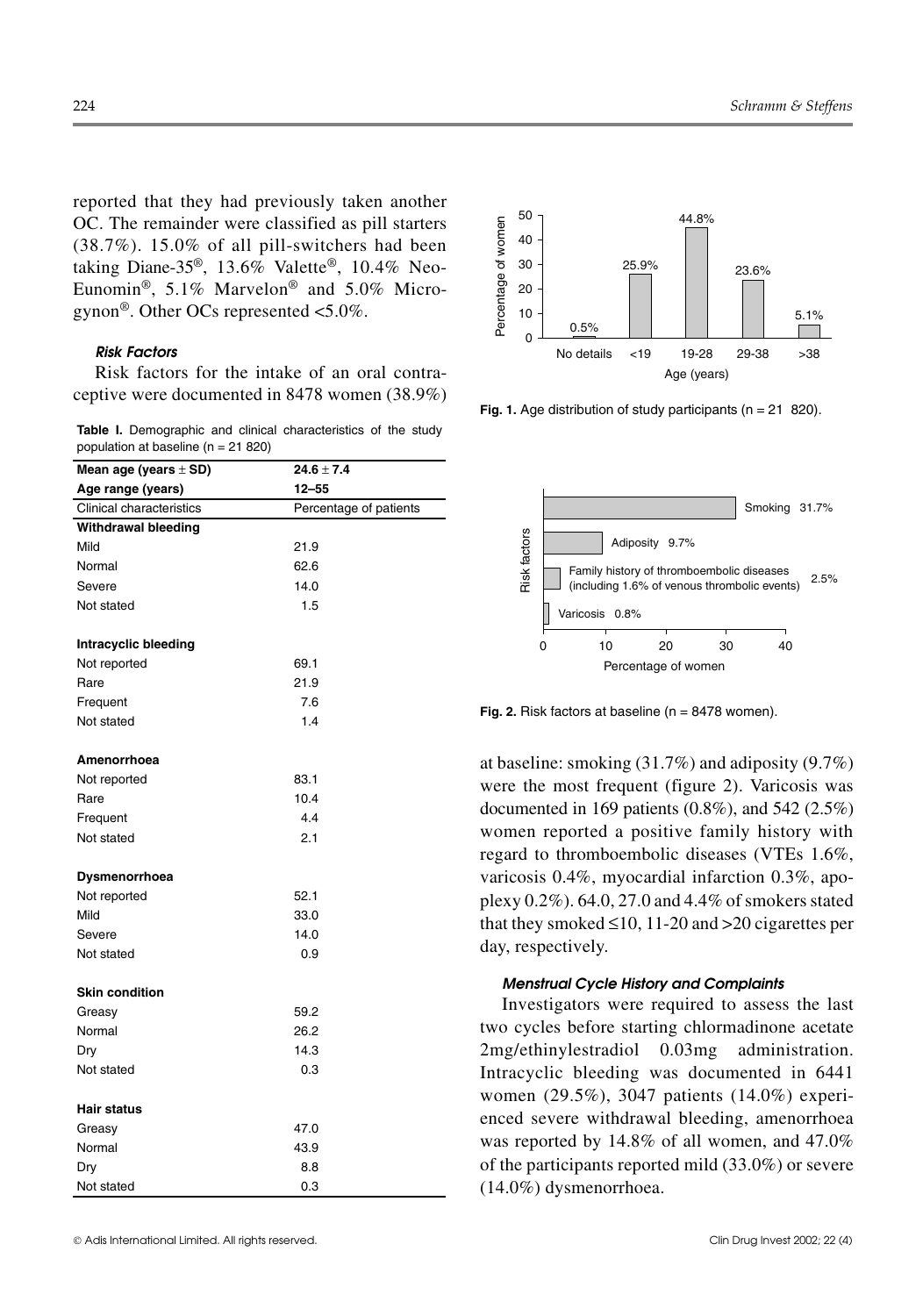Other complaints prior to study treatment were documented in 6940 (31.8%) patients. Among these, headache/migraine (9.7% of all women), breast pain (9.5%), more serious androgenisation disorders (7.6%), depressed state (4.5%), tiredness  $(2.0\%)$ , weight increase  $(1.3\%)$  and decreased libido (1.0%) were shown to be the most important.

# *Skin and Hair Condition*

More than two-thirds (69.9%) of all patients exhibited pustules and acne-like skin disorders at baseline. Greasy or very greasy hair was documented in 47% of all participants. 23.1% of the women reported the frequency of hair washing as 'daily'. Only 8.1% of the patients preferred hair washing once per week or more rarely.

#### Contraceptive Efficacy

A total of 36 pregnancies occurred during 125 634 cycles in 21 820 women while taking chlormadinone acetate 2mg/ethinylestradiol 0.03mg. Thus, an unadjusted Pearl index (PI) of 0.344 [95% CI (0.243, 0.466)] was calculated. However, intake errors were considered to be responsible for 27 pregnancies. In one case a possible drug interaction of chlormadinone acetate 2mg/ ethinylestradiol 0.03mg with carbamazepine led to contraceptive failure. Further details of the incidence of administration errors are shown in table II. On the basis of eight pregnancies that may have been due to method failure, the adjusted Pearl index was 0.076 [95% CI (0.031, 0.143)].

### **Tolerability**

#### General Assessment of Tolerability

All patients assessed the overall tolerability as 'very good', 'good', 'moderate' or 'poor'. A 'very good' or 'good'tolerability was stated by 86.5% of the women (figure 3). Only 5.7% and 4.0% classed the tolerability of chlormadinone acetate 2mg/ ethinylestradiol 0.03mg as moderate or poor, respectively. In terms of rating the tolerability of treatment, patients and gynaecologists agreed unanimously.

| <b>Table II.</b> Pregnancies occurring during the study                        |                 |  |  |  |  |
|--------------------------------------------------------------------------------|-----------------|--|--|--|--|
| <b>Pregnancies</b>                                                             | 36              |  |  |  |  |
| No administration errors (n)                                                   | $R^a$           |  |  |  |  |
| Administration documented (n)                                                  | 28              |  |  |  |  |
| Type of administration error                                                   | No. of patients |  |  |  |  |
| Drug interaction                                                               | 1               |  |  |  |  |
| Forgot to take tablets once                                                    | 7               |  |  |  |  |
| Forgot to take tablets several times                                           | 15              |  |  |  |  |
| No details                                                                     | 5               |  |  |  |  |
| 21 820 users and 125 634 cycles gives an adjusted Pearl<br>a<br>index of 0.08. |                 |  |  |  |  |

#### Study Discontinuation

A total of 19 650 patients (90.1%) completed the six cycles of treatment. 1980 patients (9.1%) withdrew from the survey for various reasons (table III). For a further 0.8% no information on premature termination was available. 20.6% of the reasons given for discontinuing chlormadinone acetate 2mg/ethinylestradiol 0.03mg turned out to be non-medical. The remaining 79.4% based on medical complaints included intracyclic bleeding (27.3% of withdrawn patients), amenorrhoea (5.2% of withdrawn patients) and dysmenorrhoea (2.4% of withdrawn patients).

About one-third (34.8%) of all women who discontinued the study because of intracyclic bleeding had already complained about these disorders prior to chlormadinone acetate 2mg/ethinylestradiol 0.03mg intake. Similarly, 29.4% and 53.2% of all



**Fig. 3.** Patients' overall tolerability rating for chlormadinone acetate 2mg/ethinylestradiol 0.03mg (n = 21 820).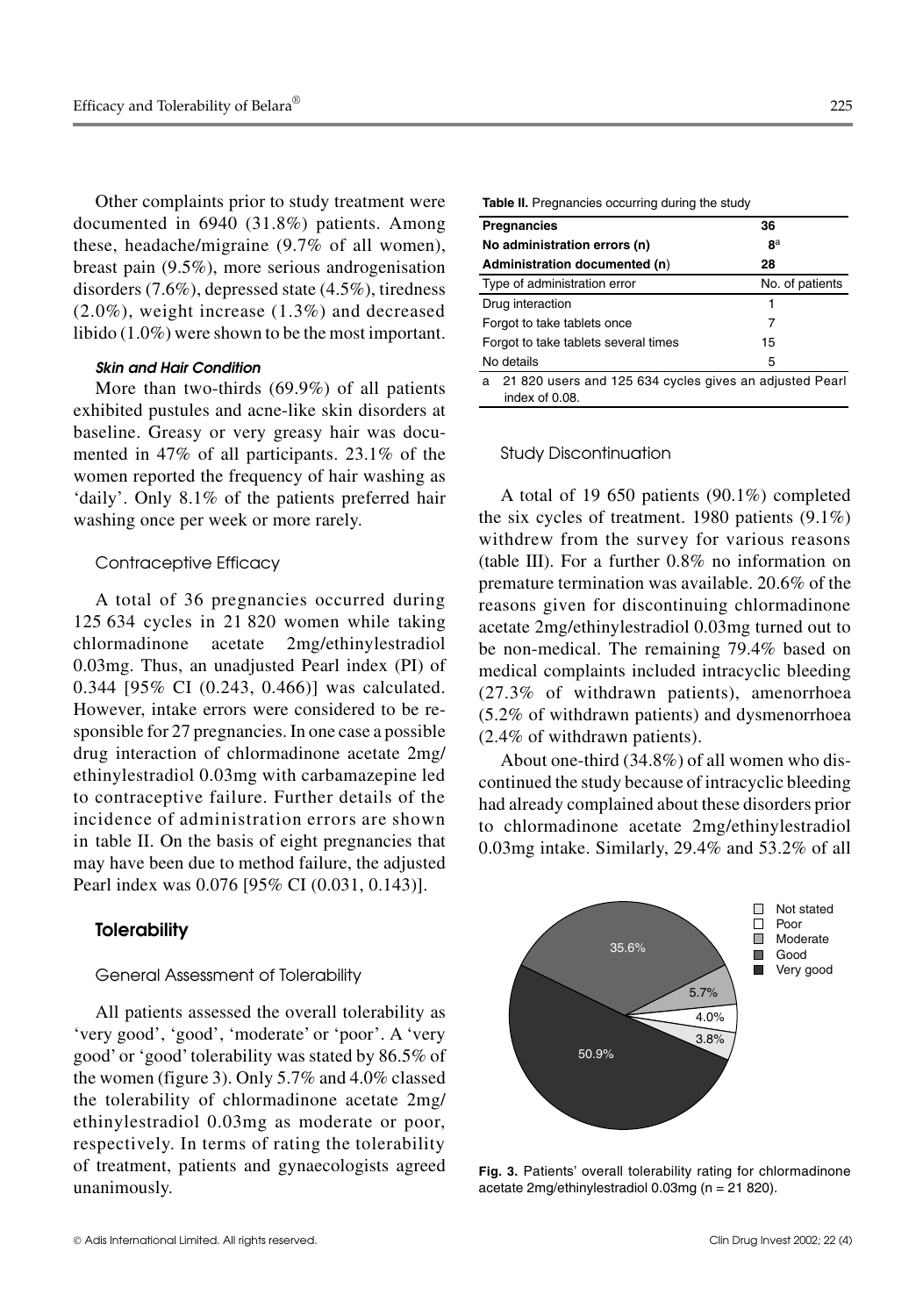| Table III. Reasons for premature discontinuation of chlormadinone        |
|--------------------------------------------------------------------------|
| acetate 2mg/ethinylestradiol 0.03mg treatment in 1980 women <sup>a</sup> |

| Reasons                                                                                                                                      | n (% of total no. |  |  |  |
|----------------------------------------------------------------------------------------------------------------------------------------------|-------------------|--|--|--|
|                                                                                                                                              | of participants)  |  |  |  |
| <b>Non-medical reasons</b>                                                                                                                   | 408 (1.9)         |  |  |  |
| Wish to get pregnant                                                                                                                         | 144 (0.7)         |  |  |  |
| Tired of taking pills                                                                                                                        | 136 (0.6)         |  |  |  |
| OC no longer required                                                                                                                        | 64 (0.3)          |  |  |  |
| Lost to follow up                                                                                                                            | 64 (0.3)          |  |  |  |
| Intracyclic bleeding                                                                                                                         | 541 (2.5)         |  |  |  |
| Amenorrhoea                                                                                                                                  | 102 (0.5)         |  |  |  |
| Dysmenorrhoea                                                                                                                                | 47 (0.2)          |  |  |  |
|                                                                                                                                              |                   |  |  |  |
| Further common complaints during use of OC                                                                                                   | 405 (1.9)         |  |  |  |
| Headache/migraine                                                                                                                            | 194 (0.9)         |  |  |  |
| Weight gain                                                                                                                                  | 166 (0.8)         |  |  |  |
| Breast pain                                                                                                                                  | 134 (0.6)         |  |  |  |
| Depression/mood swings                                                                                                                       | 77 (0.4)          |  |  |  |
| Other medical reasons                                                                                                                        | 385 (1.8)         |  |  |  |
| Because of multiple citing, the number of reasons for<br>a<br>discontinuation is higher than the number of women who<br>stopped prematurely. |                   |  |  |  |
| $OC = oral contractive.$                                                                                                                     |                   |  |  |  |

patients withdrawing from the study because of amenorrhoea and dysmenorrhoea reported these symptoms at baseline.

Of the 19 650 women who completed the study, 80.6% expressed a definite wish to continue with chlormadinone acetate 2mg/ethinylestradiol 0.03mg treatment after the six cycles were completed.

#### Cycle Control

During chlormadinone acetate 2mg/ethinylestradiol 0.03mg treatment, 15 187 (69.6%) patients did not experience any bleeding disorder. For 131 (0.6%) participants no data were available. Spotting, breakthrough bleeding and amenorrhoea were documented in 24, 6.0 and 4.3% of the women, respectively. There was no withdrawal bleeding for three or more consecutive cycles in 0.33% of the women. The rate of spotting slightly decreased (<19 years: 27.2%, ≥39 years: 23.5%) and the rate of amenorrhoea slightly increased (<19 years: 3.4%, ≥39 years: 5.5%) with age. When analysed according to previous use of oral contraceptives, the frequencies of bleeding disorders were similar in starters and switchers.

Intracyclic bleeding decreased substantially, from 19.0 and 3.9% of women with spotting and breakthrough bleeding in cycle one to 1.2 and 0.4% in cycle six (figure 4). Figure 5 shows the frequency of intracyclic bleeding and amenorrhoea per treatment cycle in patients who did not suffer from menstrual disorders prior to study treatment.

In women with an initially regular cycle, the rates of menstrual bleeding disorders were always below the average of all patients (spotting: 22.7 *vs* 24.9%, breakthrough bleeding: 5.3 *vs* 6.0%, amenorrhoea: 4.0 *vs* 4.3%). With regard to 125 634 documented cycles of exposure, spotting occurred in 7.8%, breakthrough bleeding in 1.7% and amenorrhoea in 1.0% of all cycles.

Conversely, intracyclic bleeding and amenorrhoea disappeared on chlormadinone acetate 2mg/ ethinylestradiol 0.03mg treatment in 62.2 and 92.2% of the women who experienced these symptoms during the last two cycles before study participation.

During study treatment, the intensity of withdrawal bleeding was assessed to be mild in 6977 (32.0 *vs* 21.9% at baseline), normal in 13 457 (61.7 *vs* 62.6% at baseline), and severe in 267 patients (1.2 *vs* 14.0% at baseline). For the remaining 1113 patients, a withdrawal bleeding status had not been



**Fig. 4.** Proportion of women without menstrual bleeding disorders during treatment with chlormadinone acetate 2mg/ ethinylestradiol 0.03mg.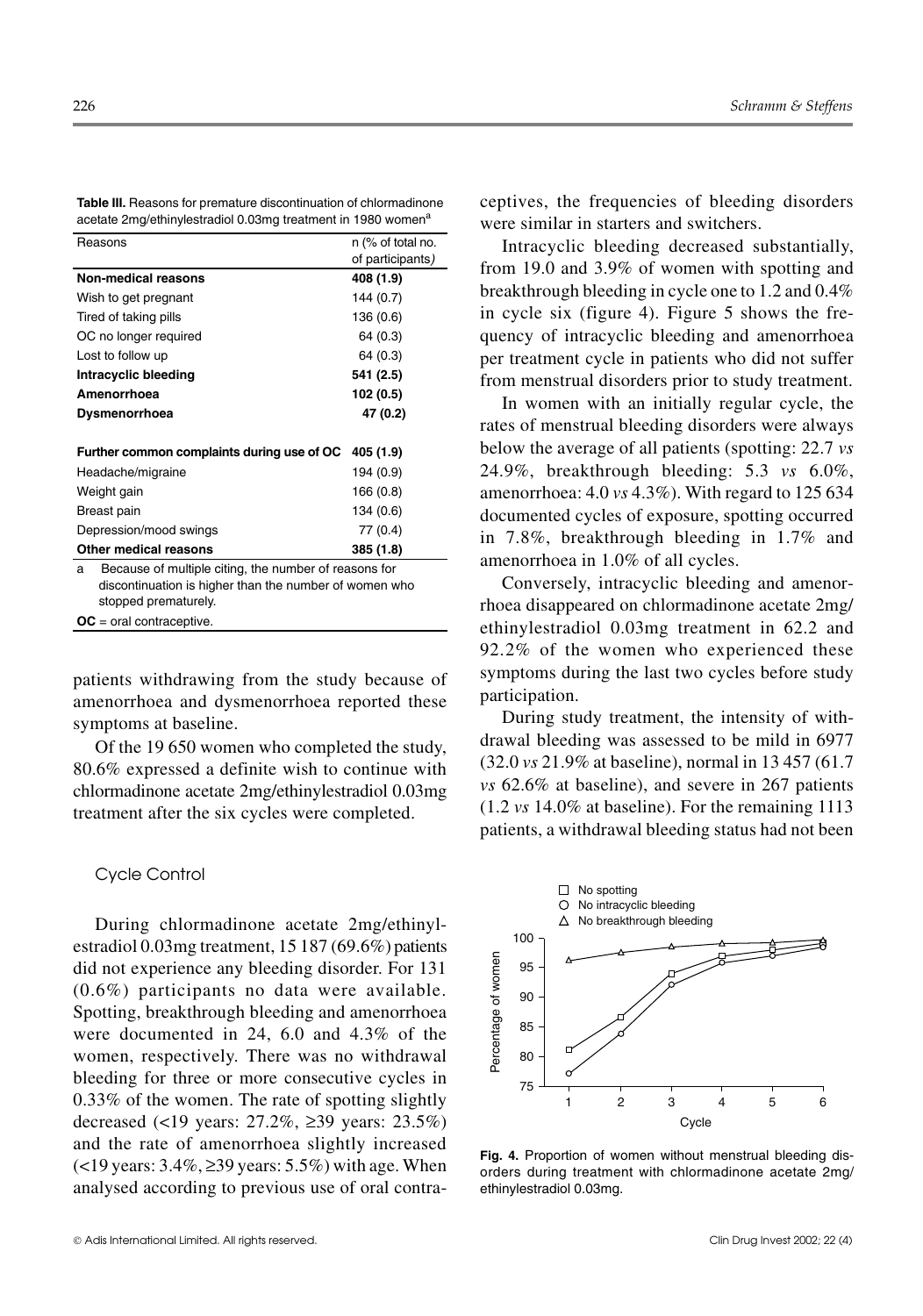

**Fig. 5.** Frequency of intracyclic bleeding and amenorrhoea per treatment cycle in women who did not have menstrual disorders prior to treatment with chlormadinone acetate 2mg/ethinylestradiol 0.03mg.

documented. In 72.6% of all cases the intensity of severe withdrawal bleeding and severe menstrual periods substantially decreased. 88.1% of the patients without previous dysmenorrhoea also reported being symptom-free during chlormadinone acetate 2mg/ethinylestradiol 0.03mg treatment. In 67.6% of the women who experienced dysmenorrhoea during the last two cycles before study participation, these symptoms were no longer present during chlormadinone acetate 2mg/ ethinylestradiol 0.03mg intake.

# General Adverse Events

In addition to menstrual bleeding disorders and dysmenorrhoea, further symptoms and adverse events were reported in 2932 patients (13.4%). They were reported more frequently in pill switchers than in pill starters (symptoms: 15.9% *vs* 9.6%; adverse events: 11.2% *vs* 8.1%). Although the age structure of pill switchers and pill starters is different, increased rates of symptoms/adverse events for pill switchers were also observed in comparable age groups. Most of the women with pre-existing symptoms (e.g. migraine/headache, breast pain, depression, tiredness, decreased libido, gastrointestinal disorder or premenstrual syndrome) reported that these complaints disappeared during treatment with chlormadinone acetate 2mg/ ethinylestradiol 0.03mg (figure 6).

Two thousand one hundred and seventy-four women (10.0%) reported experiencing new symptoms or symptoms with increased intensity during chlormadinone acetate 2mg/ethinylestradiol 0.03mg administration. The most frequently documented adverse events were breast pain ( $n = 793$ ; 3.6%), migraine/headache (n = 558; 2.6%), weight gain  $(n = 229; 1.1\%)$ , gastrointestinal disorder  $(n = 202;$ 0.9%) and depression ( $n = 174$ ; 0.8%). These symptoms became less frequent during further treatment. The mean bodyweight changed from 61.7  $\pm$  9.1kg at baseline to 62.0  $\pm$  8.0kg after six cycles of treatment. All other adverse events were reported at a rate of less than  $0.8\%$  (n = 218; 1.0%).

A total of 13 serious adverse events were documented during the study. Six of them were thought by the investigator to be either possibly or probably related to the use of chlormadinone acetate 2mg/ ethinylestradiol 0.03mg; five cases of ovarian cysts (all removed surgically) and one case of palpable unspecified tissue change in the breast (sample excision planned; patient lost to follow up).

#### Venous Thromboembolic Events

One case of superficial leg vein thrombosis and one case of pulmonary embolism were diagnosed during the six-cycle treatment period; both patients recovered with appropriate treatment. Assuming



**Fig. 6.** Changes in breast tension (n = 2076) and migraine/headache symptoms ( $n = 2127$ ), the two most predominant adverse effects, during treatment with chlormadinone acetate 2mg/ ethinylestradiol 0.03mg.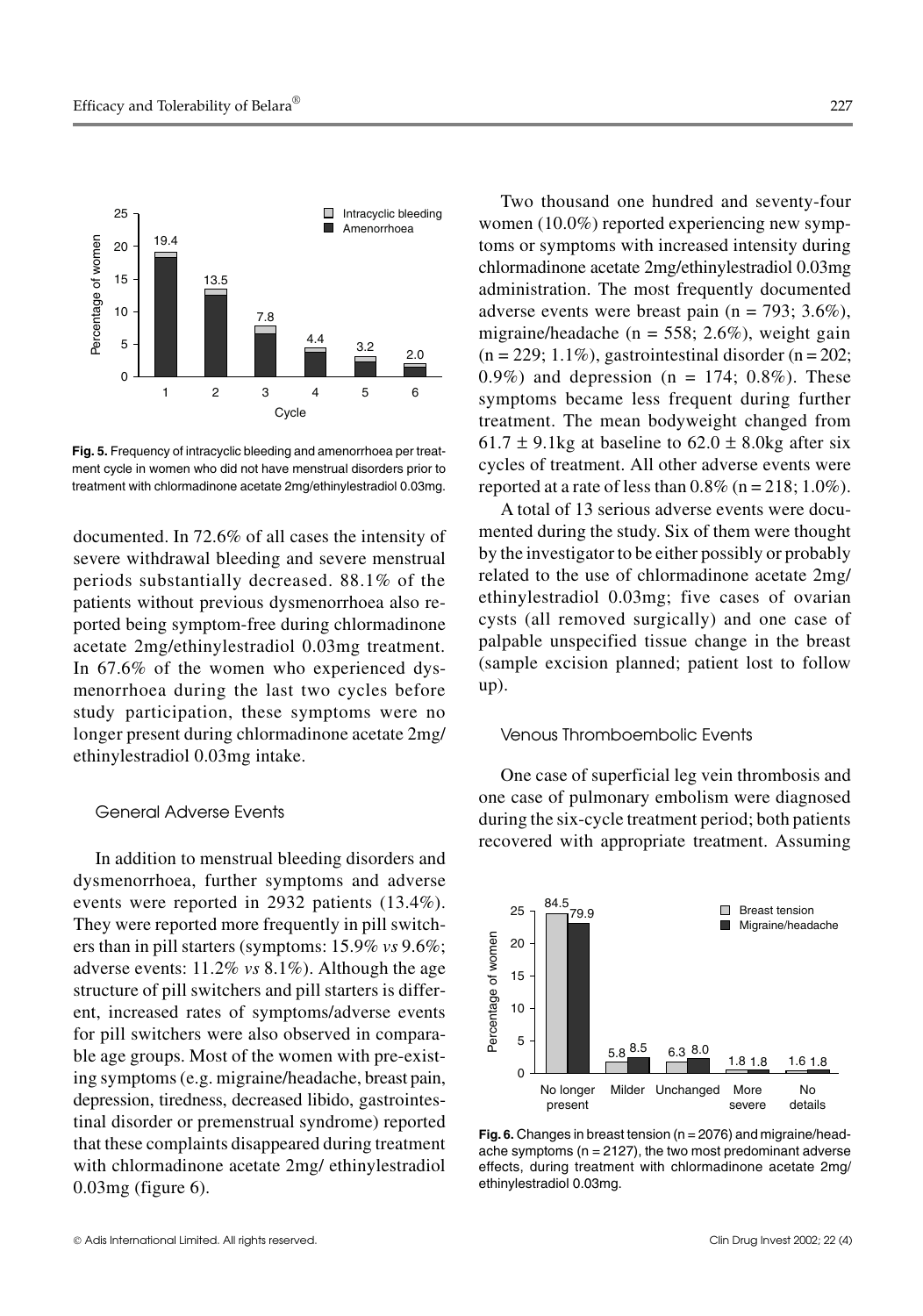13 menstrual cycles per year, the VTE rate per 10 000 women years was 2.0695 [95% CI (0.2506; 7.4755)].

### Effects on Skin and Hair Condition

In women, androgen-related problems such as skin blemishes and greasy hair may considerably impair general psychological well-being. At baseline more than two-thirds of all study participants had pustules or acne-like skin disorders ( $n = 15259$ ; 69.9%). These symptoms improved during chlormadinone acetate 2mg/ethinylestradiol 0.03mg treatment in 13 199 patients (86.5%), including 4349 women (28.5%) who experienced complete cure. On the basis of 21 820 study participants, the rate of greasy or very greasy skin conditions decreased from 24.4% at baseline to 2.5% after six cycles of treatment. The number of patients with slightly greasy skin improved from 34.8 to 21.0%, while the rate of dry skin conditions remained nearly unchanged (figure 7).

The reduction in seborrhoeal conditions was reflected in a change in hair condition. 16 635 (76.2%) reported normal hair condition after six cycles of chlormadinone acetate 2mg/ethinylestradiol 0.03mg treatment, compared with 43.9% at baseline. Correspondingly, the number of women with greasy or very greasy hair improved from 47.0 to 13.6%. The reduction in hair greasiness was also reflected by a decrease of 47% in daily hair washes: at baseline 23.1% of all women preferred to wash their hair once daily; at cycle six, this was still the case for only 12.3% of all study participants.

#### **Discussion**

The aim of this post-marketing surveillance study was to examine the contraceptive efficacy and tolerability of chlormadinone acetate 2mg/ ethinylestradiol 0.03mg in a large sample of women. In addition the influence of this combination OC on clinical signs of androgenisation was evaluated. The survey involved 3600 gynaecologists and a large study population of more than 21 800 women. A non-interventional design was



**Fig. 7.** Skin condition before and after six cycles of chlormadinone acetate 2mg/ethinylestradiol 0.03mg (Belara®).

used, thus reflecting daily gynaecological practice. With regard to the balance of starters and switchers, age ranges and smoking habits, the study population profile appeared to be typical of oral contraceptive users in Germany.

The results confirm that chlormadinone acetate 2mg/ethinylestradiol 0.03mg provides reliable contraceptive efficacy. A total of 36 pregnancies occurred during 125 634 cycles in 21 820 women, resulting in an unadjusted Pearl index of 0.34. However, 27 pregnancies occurred in women who reported intake errors  $(n = 27)$  and in one further case a drug interaction could not be ruled out  $(n = 1)$ , thus leading to an adjusted Pearl index of 0.08. This appears to be an improvement even on the unadjusted Pearl index of 0.65 (adjusted PI: 0.27) found in a phase III study that included 1655 women and 22 337 cycles of chlormadinone acetate 2mg/ethinylestradiol 0.03mg.[9] Runnebaum and Rabe published comparable data for other low-dose combination contraceptives, with a Pearl index based on 12 cycles per woman year ranging from 0.1 to 0.9.[10] **E** 8 To<br>  $\frac{80}{20}$ <br>  $\frac{80}{20}$ <br>  $\frac{80}{20}$ <br>  $\frac{26.2}{20}$ <br>  $\frac{14.3}{20}$ <br>  $\frac{12.1}{20}$ <br>  $\frac{14.3}{20}$ <br>  $\frac{12.1}{20}$ <br>  $\frac{12.1}{20}$ <br>  $\frac{12.2}{20}$ <br>  $\frac{12.1}{20}$ <br>  $\frac{12.1}{20}$ <br>  $\frac{12.1}{20}$ <br>  $\frac{12.1}{20}$ <br>  $\frac{12.$ 

Chlormadinone acetate 2mg/ethinylestradiol 0.03mg was well tolerated, as highlighted by the high percentage of women (80.6%) who chose to remain on the combination after having finished the survey. No clinically relevant differences in terms of cycle control and adverse events were ob-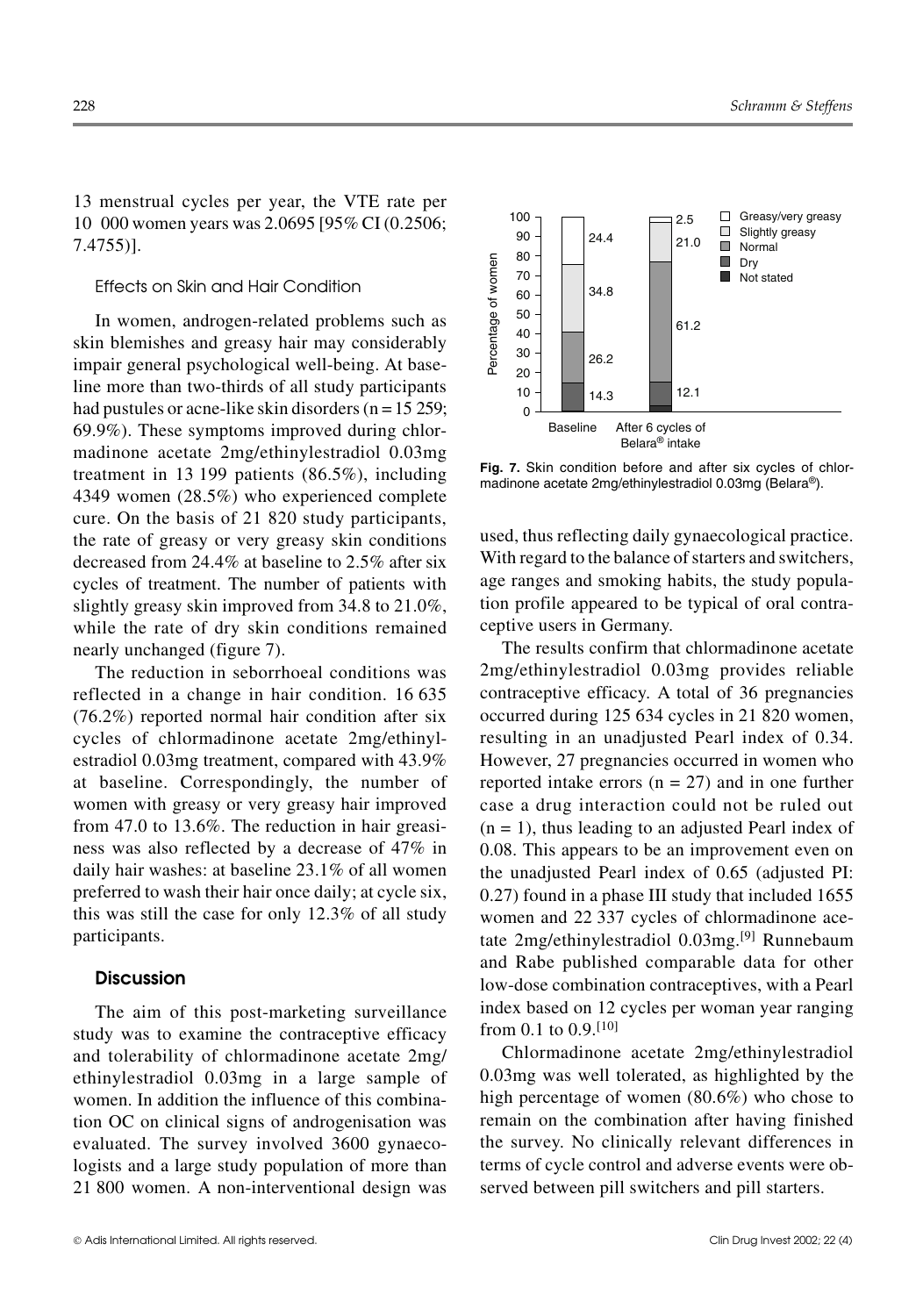An important factor for the acceptance of an oral contraceptive is sustained cycle stability without intracyclic bleeding or secondary amenorrhoea.[11] Almost two-thirds of all women who previously experienced intracyclic bleeding disorders reported that these symptoms disappeared on chlormadinone acetate 2mg/ethinylestradiol 0.03mg treatment. This was also the case for more than 90% of women with previous amenorrhoea. Furthermore, about one-third of all patients did not experience any spotting or breakthrough bleeding during the course of the study and the rates of cycles without intracyclic bleeding continuously increased with the duration of study treatment. These data are comparable with the published results with other monophasic OCs.[12-14]

Another major concern for oral contraceptive users is missing withdrawal bleeding because there is uncertainty whether contraception has failed. Consequently, preparations with a high incidence of amenorrhoea give rise to non-compliance. In the present survey amenorrhoea was limited to a very low rate of only 1.0% of all cycles during chlormadinone acetate 2mg/ethinylestradiol 0.03mg administration.

Severe withdrawal bleeding and dysmenorrhoea are known to be further common menstrual cycle disturbances causing discomfort. Both symptoms markedly decreased on chlormadinone acetate 2mg/ethinylestradiol 0.03mg intake.

In the present survey, the documented adverse events reflect the spectrum of complaints usually observed with OCs. As expected, their frequency decreased with further treatment. However, there was no report of an adverse event considered definitely related to chlormadinone acetate 2mg/ethinylestradiol 0.03mg. Many women already experienced symptoms such as breast pain and migraine/headache prior to the commencement of the study. It is noteworthy that these symptoms substantially improved during treatment.

Weight gain is another frequent complaint of women on OCs. Cachrimanidou et al.<sup>[15]</sup> reported that 1% of all women using a combination contraceptive of EE and desogestrel discontinued use

because of weight gain. A negligible effect on bodyweight has been found for chlormadinone acetate 2mg/ethinylestradiol 0.03mg, with only a very slight tendency for average bodyweight to increase.

Thromboembolic events are critical aspects for the tolerabilty of any oral contraceptive.[16] More than one-third of all women showed risk factors for the intake of an OC at baseline, including smoking, varicosis and a family history of thromboembolic disease. Nevertheless, only two VTEs occurred during the course of the study: one case of superficial leg vein thrombosis and one case of pulmonary embolism. These results are similar to those of a post-marketing study with dienogest 2.0mg and EE 0.03mg in which two cases of thrombosis and one case of suspected pulmonary embolism were reported in 92 146 cycles of exposure.<sup>[17]</sup> In the present survey pulmonary embolism was diagnosed in a 20-year-old woman who was admitted to hospital because of breathing problems. Smoking 1 to 10 cigarettes per day was the only risk factor for developing a thromboembolic event. However, the breathing problems had been evident for 3 years. Thrombolytic therapy was given and the patient soon recovered.

In this large post-marketing survey, the incidence of venous thrombosis was approximately 2.1 per 10 000 women-years at risk, which appears to be low. The results found with chlormadinone acetate 2mg/ethinylestradiol 0.03mg are comparable with the published data for the incidence of VTEs on the intake of low-dose OCs, ranging from 1.5 to 4 per 10 000 women-years at risk.<sup>[18-21]</sup>

Chlormadinone acetate is a progestogen derivative with anti-androgenic properties. It reduces dermal manifestations of androgenisation by competing with endogenous androgens at their receptors in the sebaceous gland cells, thus improving acne, seborrhoea, alopecia and hirsutism.[6,23] Other anti-androgenic mechanisms shown in several studies are the downregulation of androgen receptors and the inhibition of 5α-reductase type I, which converts testosterone into the far more potent dihydrotestosterone.[5,6,22,23] Estrogens are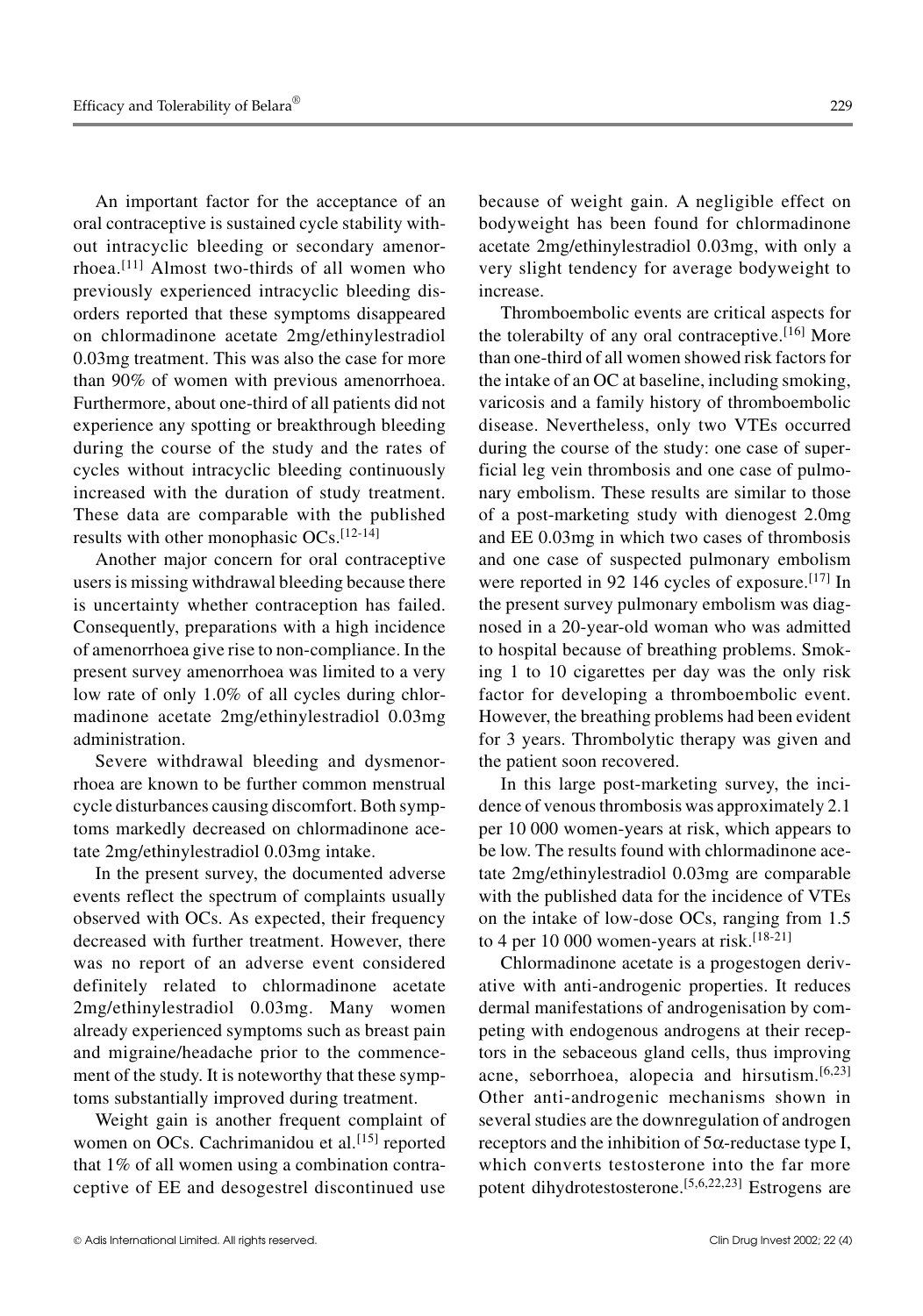known to suppress pituitary gonadotropin secretion, thereby inhibiting androgen biosynthesis in ovaries and adrenals.<sup>[24-26]</sup> Furthermore, they may have a direct effect on sebum production<sup>[27]</sup> and they raise the plasma levels of sex hormone binding globulin,[28] which in turn lowers circulating testosterone. In contrast to progestogens derived from the 19-nortestosterone series, chlormadinone acetate is not expected to interfere with these estrogen-related anti-androgenic effects.

The results of the present study confirm the pronounced anti-androgenic properties of chlormadinone acetate 2mg/ethinylestradiol 0.03mg. At baseline, pre-existing androgen-related skin and hair conditions were seen in about two-thirds of all patients. More than 80% of these women experienced substantial improvement or even complete resolution during chlormadinone acetate 2mg/ ethinylestradiol 0.03mg administration. In parallel, the decrease in seborrhoeal conditions was reflected by a nearly 50% reduction in daily hair washes. These results correspond well with the anti-androgenic effects shown in various investigations of combined preparations containing chlormadinone acetate and EE.[3,9,29]

# **Conclusion**

Overall, chlormadinone acetate 2mg/ethinylestradiol 0.03mg was shown to provide both a reliable contraceptive efficacy and an excellent tolerability profile comparable with other low-dose contraceptives. This was highlighted by the high number of women who chose to remain on treatment after completion of the study. Furthermore, the results of this post-marketing survey demonstrated high cycle stability and substantiated the well-known major benefits of chlormadinone acetate 2mg/ethinylestradiol 0.03mg on androgenrelated conditions such as greasy skin and hair disorders. OCs with anti-androgenic properties such as chlormadinone acetate 2mg/ethinylestradiol 0.03mg may represent a preferred option for women wanting effective contraception combined with beneficial effects on dermatological manifestations of hyperandrogenaemia.

# **Acknowledgements**

This study was conducted and sponsored by Grünenthal GmbH, Germany. The authors would like to thank the gynaecologists and Grünenthal staff who participated in the study.

#### **References**

- 1. Rabe T, Vladescu E, Runnebaum B. Die Zukunft der oralen hormonalen Kontrazeption. Gynäkologe 1998; 31: 451-69
- 2. Mall-Haefeli M. Die Wirkung der Androgene auf das Zyklusgeschehen. In: Loch EG, Schramm G, editors. Chlormadinonacetat bei Androgenisierungserscheinungen. Schattauer, Stuttgart 1995: 43-55
- 3. Kaiser E. Action of a new hormonal contraceptive (Neo-Eunomin®) on androgenisation of the skin in women. Geburtshilfe Frauenheilkd 1984; 44: 651-5
- 4. Carlborg L. Cyproterone acetate versus levonorgestrel combined with ethinylestradiol in the treatment of acne. Acta Obstet Gynecol Scand 1986; 134: 29-32
- 5. Kuhl H. Chemie und Pharmakologie von Chlormadinonacetat. In: Loch EG, Schramm G, editors. Chlormadinonacetat bei Androgenisierungserscheinungen. Schattauer, Stuttgart 1995: 1-12
- 6. Breckwoldt M, Zahradnik HP, Wieacker P. Hirsutism. In: Orfanos CE, Happle R, editors. Hair and hair diseases. Berlin: Springer-Verlag, 1990: 777-89
- 7. Basdevant A, Conard J, Pelissier C, et al. Hemostatic and metabolic effects of lowering the ethinylestradiol dose from 30 mcg to 20 mcg in oral contraceptives containing desogestrel. Contraception 1993; 48: 193-204
- 8. Kuhl H, Jung-Hoffmann C, editors. Pharmakologie der Gestagene. In: Kontrazeption. Thieme, Stuttgart/New York 1999: 28-31
- 9. Zahradnik HP, Goldberg J, Andreas JO. Efficacy and safety of the new antiandrogenic oral contraceptive Belara®. Contraception 1998; 57: 103-9
- 10. Runnebaum B, Rabe T. Gynäkologische Endokrinologie. Springer, Heidelberg/New York 1994: 412-53
- 11. Speroff L, De Cherney A. Review -evaluation of a new generation of oral contraceptives. Obstet Gynecol 1993; 81: 1034-47
- 12. Rebar RW. Combination oral contraceptives. Curr Ther Endocrinol Metab 1997; 6: 275-80
- 13. Dunson TR, McLaurin VL, Aguayo EL, et al. A multicenter comparative trial of triphasic and monophasic, low-dose combined oral contraceptives. Contraception 1993; 4: 515-25
- 14. Fotherby K. Twelve years of clinical experience with an oral contraceptive containing 30 μg ethinylestradiol and 150 μg desogestrel. Contraception 1995; 51: 3-12
- 15. Cachrimanidou AC, Hellberg D, Nilsson S, et al. Long-interval treatment regimen with a desogestrel-containing oral contraceptive. Contraception 1993; 48: 205-16
- 16. Lidegaard O, Milsom I. Oral contraceptives and thrombotic diseases: impact of new epidemiological studies [editorial]. Contraception 1996; 53: 135
- 17. Zimmermann T, Dietrich H, Wisser H, et al. The efficacy and tolerability of Valette®: a postmarketing surveillance study. Eur J Contracept Reprod Health Care 1999; 4 (3): 155-64
- 18. Jick H, Jick SS, Gurewich V, et al. Risk of idiopathic cardiovascular death and nonfatal venous thromboembolism in women using oral contraceptives with differing progestagen components. Lancet 1995; 346: 1589-93